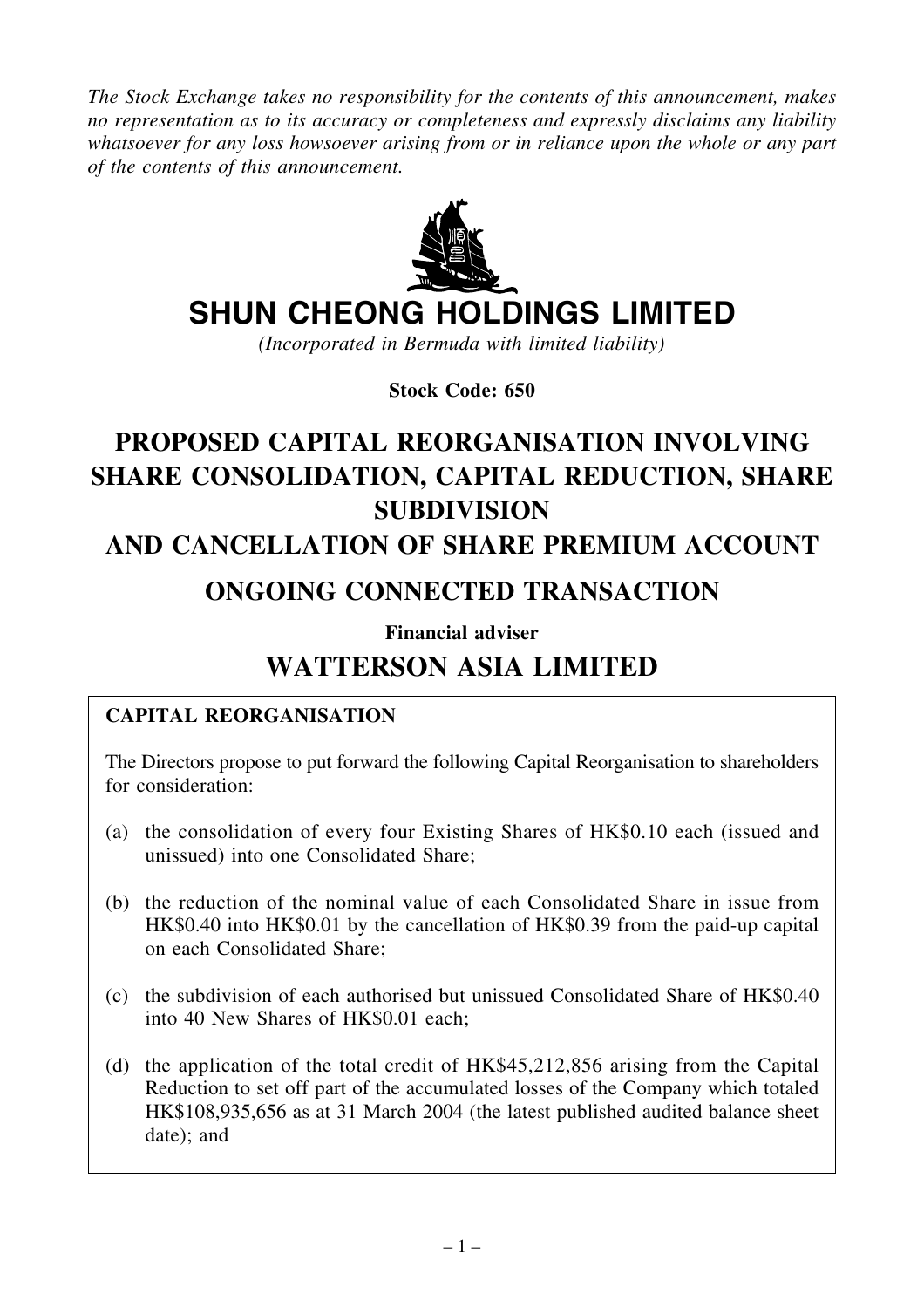- (e) the cancellation of the share premium account by HK\$110,631,927 and the application of the credit arising as follows:
	- (i) to eliminate the balance of the accumulated losses of the Company as at 31 March 2004; and
	- (ii) to apply the remaining credit of HK\$46,909,127 arising therefrom to the Company's contributed surplus account.

Existing Shares are currently traded in board lots of 2,000 Existing Shares. Upon the Capital Reorganisation becoming effective, the New Shares will be traded in board lots of 10,000 New Shares.

## **ONGOING CONNECTED TRANSACTION**

The Directors also wish to announce that Ever Billion, a wholly-owned subsidiary of the Company, has on 10 August 2004 entered into the Agreement with Chinney Construction, a connected person as defined under the Listing Rules, to act as the subcontractor of Chinney Construction for a 3-year buildings and land maintenance contract awarded by the Architectural Services Department of the Government to Chinney Construction on 31 March 2004. Based on information provided by the Government, total contract amount payable by the Government under the 3-year Contract is estimated to be around HK\$300 million.

The Agreement, which is entered into in the ordinary and usual course of business of the Group, constitutes ongoing connected transactions of the Company under Rule 14A.35 of the Listing Rules and is therefore subject to the approval of independent shareholders of the Company under the Listing Rules.

A circular containing details of the Agreement, advice from an independent financial adviser in respect of the Agreement and other information will be sent to shareholders in due course for the purpose of seeking the approval of independent shareholders of the Company at a special general meeting to be convened.

### **SUSPENSION AND RESUMPTION OF TRADING IN THE EXISTING SHARES**

Trading in the Existing Shares on the Stock Exchange was suspended at the request of the Company with effect from 9:30 a.m. on 6 August 2004 pending the release of this announcement. Application has been made by the Company for the resumption of trading in the Existing Shares with effect from 9:30 a.m. on 11 August 2004.

### **CAPITAL REORGANISATION**

The Directors propose to put forward the following to Shareholders to effect the Capital Reorganisation pursuant to the Companies Act:

(a) the consolidation of every four Existing Shares of HK\$0.10 each (issued and unissued) into one Consolidated Share;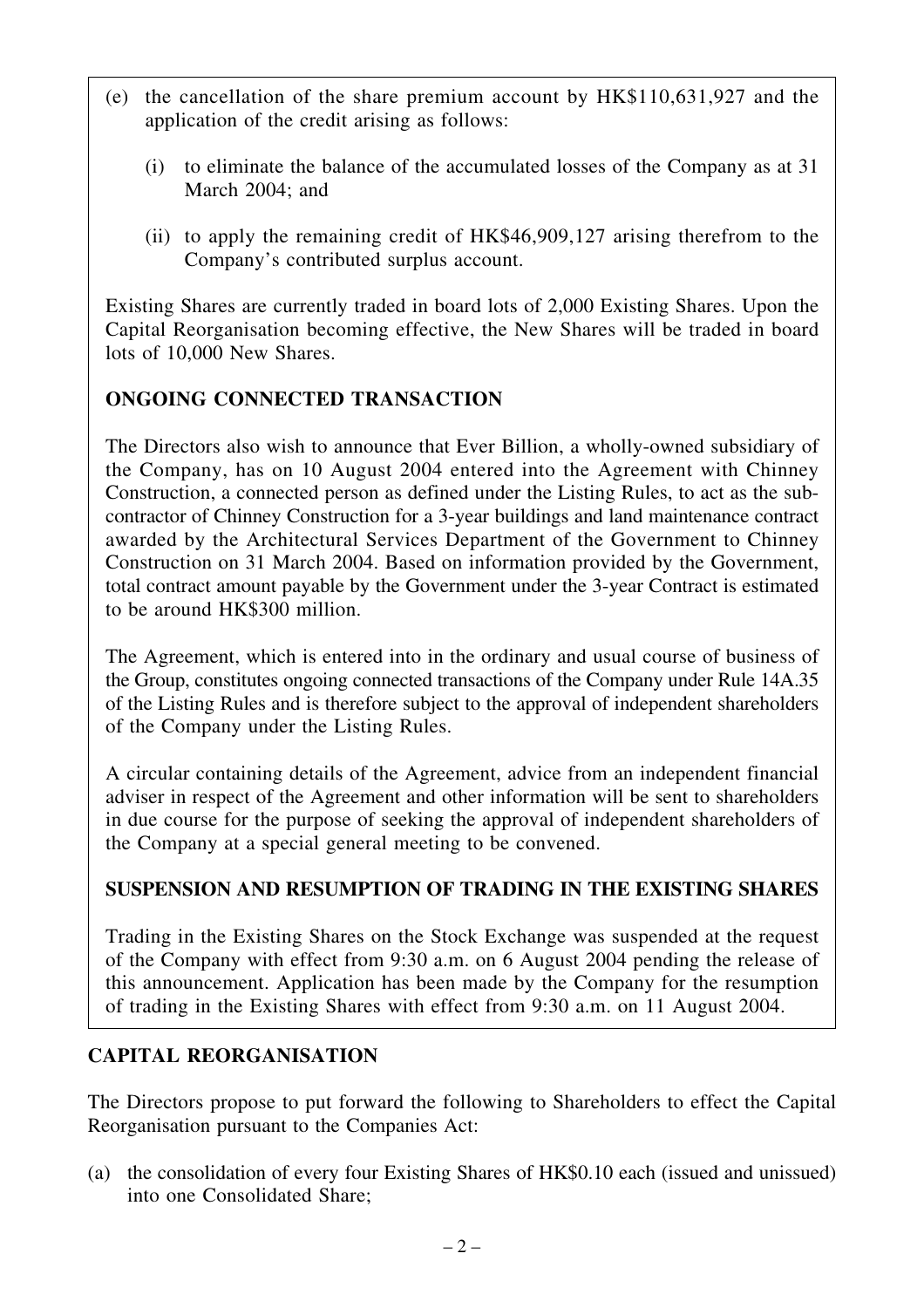- (b) the reduction of the nominal value of each Consolidated Share in issue from HK\$0.40 into HK\$0.01 by the cancellation of HK\$0.39 from the paid-up capital on each Consolidated Share;
- (c) the subdivision of each authorised but unissued Consolidated Share of HK\$0.40 into 40 New Shares of HK\$0.01 each;
- (d) the application of the total credit of HK\$45,212,856 arising from the Capital Reduction to set off part of the accumulated losses of the Company as at 31 March 2004 which totaled HK\$108,935,656 as at 31 March 2004 (the latest published audited balance sheet date); and
- (e) the cancellation of the share premium account by HK\$110,631,927 and the application of the credit arising as follows:
	- (i) to eliminate the balance of the accumulated losses of the Company as at 31 March 2004; and
	- (ii) to apply the remaining credit of HK\$46,909,127 arising therefrom to the Company's contributed surplus account.

As at the date of this announcement, the authorised share capital of the Company was HK\$80,000,000 divided into 800,000,000 Existing Shares and the issued share capital of the Company was HK\$46,372,160 divided into 463,721,600 Existing Shares. The nominal value of the paid up capital and the sums standing to the credit of the share premium account as set out in the Company's audited financial statements for the year ended 31 March 2004 were approximately HK\$46.37 million and HK\$110.63 million respectively. The Company currently has no outstanding options, warrants or other securities convertible into or giving rights to subscribe for Existing Shares.

Based on the number of issued Existing Shares as at the date of this announcement, the Capital Reduction will cause the paid up capital of the Company to be reduced by approximately HK\$45.21 million. Such amount will be applied to eliminate part of the accumulated losses of the Company, which amounted to approximately HK\$108.94 million as at 31 March 2004.

In addition, the share premium account of HK\$110,631,927 as at 31 March 2004 is to be cancelled and the application of the credit arising as follows:

- (i) to eliminate the balance of the accumulated losses of the Company as at 31 March 2004 as shown in the audited accounts of the Company for the year ended 31 March 2004; and
- (ii) to apply the remaining credit of HK\$46,909,127 arising therefrom to the Company's contributed surplus account.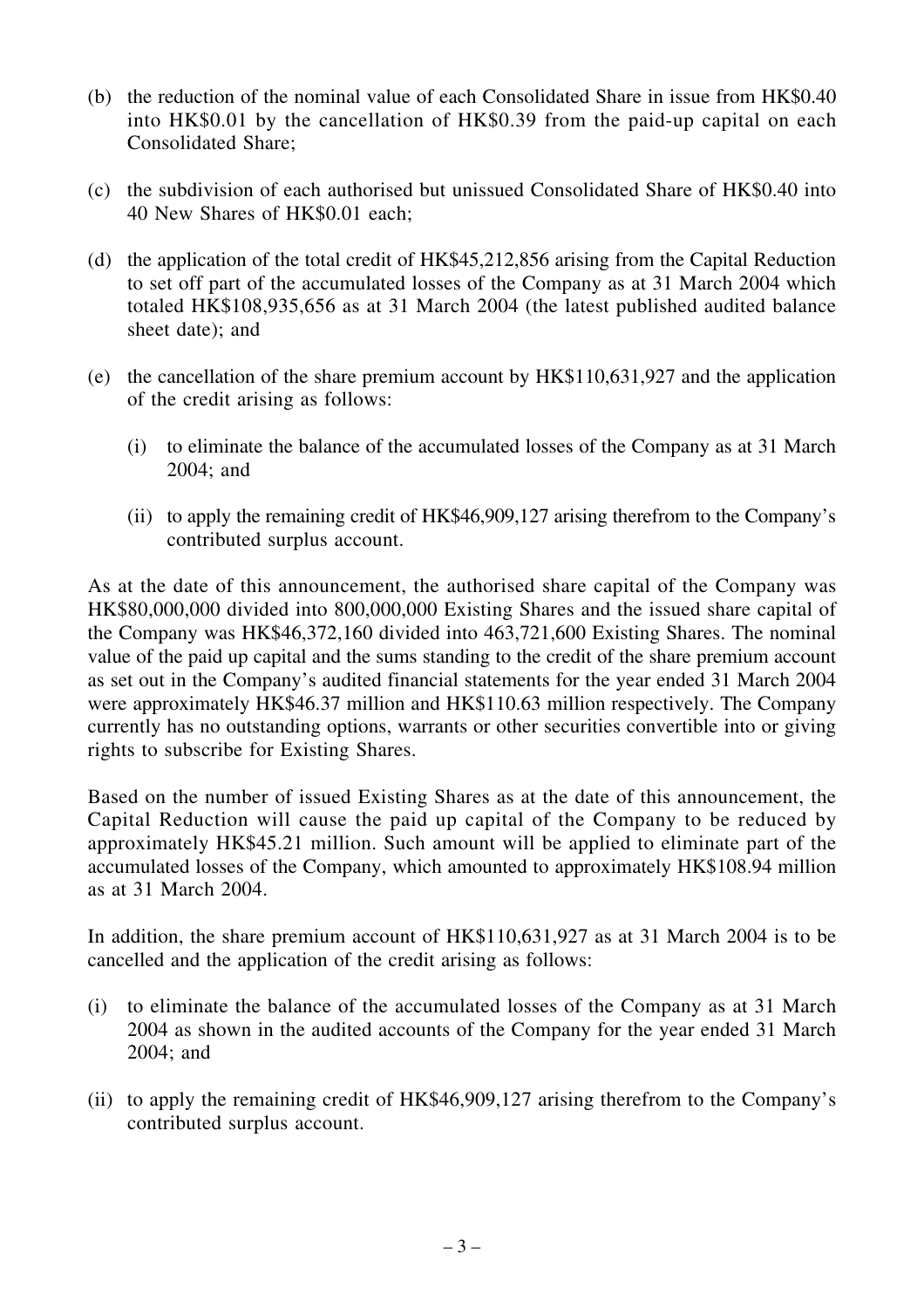Upon the Capital Reorganisation becoming effective, the authorised share capital of the Company will be HK\$80,000,000 divided into 8,000,000,000 New Shares and the issued share capital of the Company will be HK\$1,159,304 divided into 115,930,400 New Shares.

The Existing Shares are currently traded in board lots of 2,000 Existing Shares. Based on the closing price of HK\$0.065 per Existing Share as at 5 August 2004, being the last trading date of the Existing Shares prior to the date of this announcement, the market value per board lot of the Existing Shares is HK\$130. The New Shares will be traded in board lots of 10,000 New Shares and the estimated market value per board lot of the New Shares will be HK\$2,600 (calculated based on the closing price of HK\$0.065 per Existing Share as at 5 August 2004 and assuming the Capital Reorganisation has become effective). The New Shares, when issued, will rank pari passu in all respects with each other.

### **CONDITIONS OF THE CAPITAL REORGANISATION**

The Capital Reorganisation will be conditional upon, inter alia, the following:

- (a) the passing of a special resolution by the Company's shareholders at a special general meeting ("SGM") to approve the Capital Reorganisation;
- (b) the Listing Committee of the Stock Exchange granting the listing of, and permission to deal in, the New Shares to be issued upon the Capital Reorganisation becoming effective; and
- (c) the compliance with the relevant procedural requirements under the Companies Act to effect the Capital Reorganisation. The above procedural requirements include the publication of a press notice in an appointed newspaper in Bermuda advertising the Capital Reduction and the filing of memoranda of reduction of share capital with the Registrar of Companies in Bermuda.

Assuming all the conditions are fulfilled, the Capital Reorganisation will become effective upon the date of the SGM. Further announcement(s) will be made by the Company to inform the shareholders of the effective date of the Capital Reorganisation.

Application will be made to the Stock Exchange for the listing of, and permission to deal in, the New Shares upon implementation of the Capital Reorganisation.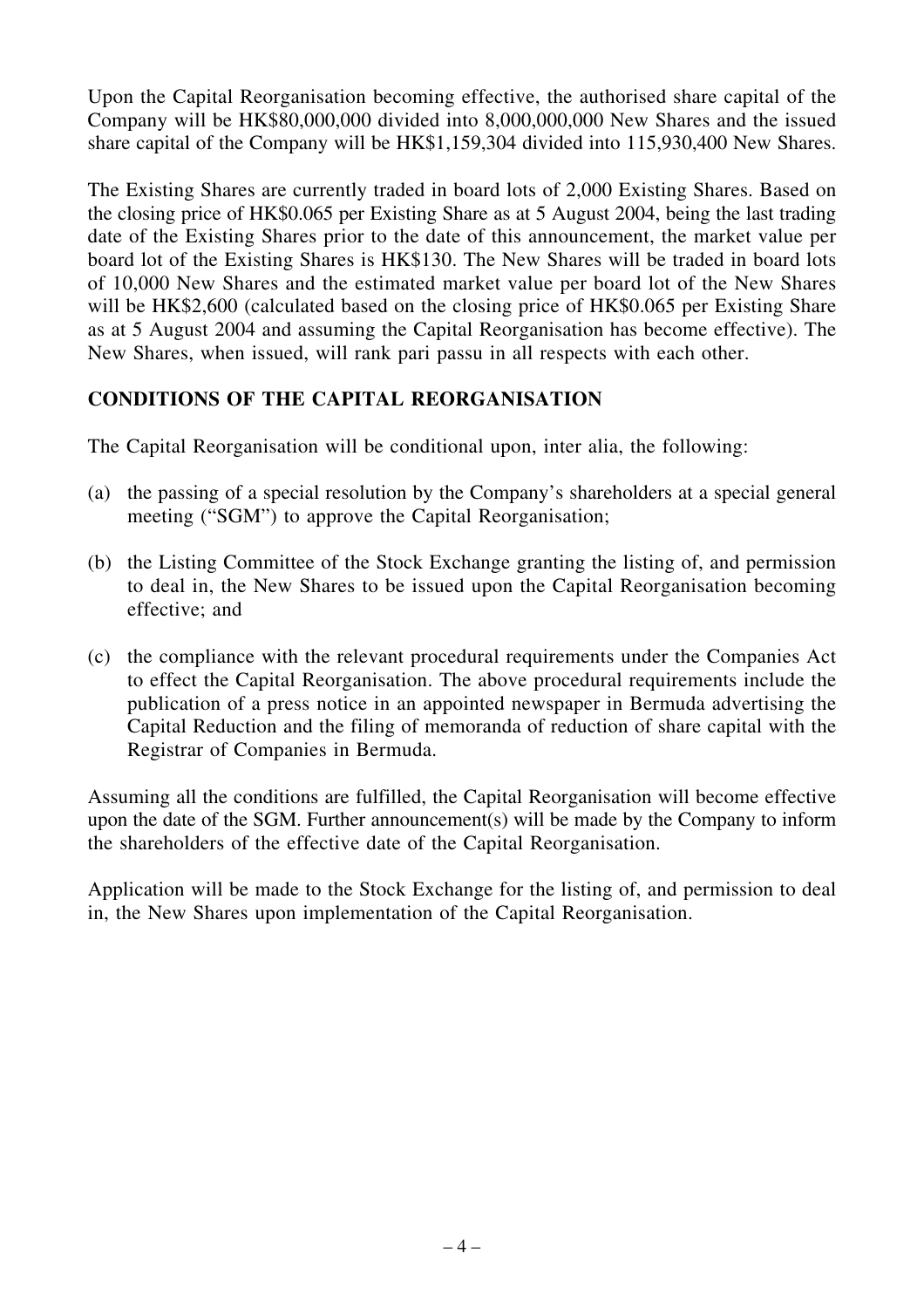#### **EFFECTS OF THE CAPITAL REORGANISATION**

The following table sets out the effects of the Capital Reorganisation on the share capital of the Company:

|                             | Prior to the<br>Capital<br>Reorganisation | <b>After Share</b> | <b>After Capital</b><br><b>Reduction and</b><br><b>Consolidation Share Subdivision</b> | Upon<br>completion<br>of Capital<br>Reorganisation |
|-----------------------------|-------------------------------------------|--------------------|----------------------------------------------------------------------------------------|----------------------------------------------------|
| Number of authorised shares | 800,000,000                               | 200,000,000        | 8,000,000,000                                                                          | 8,000,000,000                                      |
| Authorised share capital    | HK\$80,000,000                            | HK\$80,000,000     | HK\$80,000,000                                                                         | HK\$80,000,000                                     |
| Nominal value per share     | HK\$0.10                                  | HK\$0.40           | HK\$0.01                                                                               | HK\$0.01                                           |
| Number of shares issued     |                                           |                    |                                                                                        |                                                    |
| and fully paid              | 463,721,600                               | 115,930,400        | 115,930,400                                                                            | 115,930,400                                        |
| Issued share capital        | HK\$46,372,160                            | HK\$46,372,160     | HK\$1,159,304                                                                          | HK\$1,159,304                                      |

Implementation of the Capital Reorganisation will not alter the underlying assets, liabilities or financial position of the Group nor will the rights of the shareholders of the Company, particularly with respect to their proportional interests in the Company and voting rights, be affected in any way.

#### **REASONS FOR THE CAPITAL REDUCTION AND CANCELLATION OF THE SHARE PREMIUM ACCOUNT**

As at 31 March 2004, the Company had accumulated losses of approximately HK\$108.94 million. With such accumulated losses, the Company would not be able to pay dividends to shareholders until such accumulated losses are eliminated. The Capital Reduction and the reduction of the Company's share premium account will cancel all such accumulated losses. Under the Capital Reorganisation, the remaining credit arising from the cancellation of the share premium account will be transferred to the Company's contributed surplus account. The cancellation of the Company's accumulated losses and the transfer of the remaining credit in the share premium account, which is capital in nature and non-distributable to the Company's shareholders, to the contributed surplus account, which is distributable to shareholders under the Companies Act, will allow greater flexibility for the Company to pay dividends in the future. However, the Board does not have an intention to declare any dividend distribution at this stage. The Directors are of the view that the above cancellation and the transfer of amounts from share premium account to the contributed surplus account are both appropriate and in the best interests of the Company.

#### **REASONS FOR THE SHARE CONSOLIDATION**

Based on the closing price of HK\$0.065 per Existing Shares as at 5 August 2004, being the last trading date of the Existing Shares prior to the date of this announcement, the market value of a board lot of 2,000 Existing Shares is HK\$130 and that of a board lot of 10,000 New Shares is expected to be HK\$2,600. With the Share Consolidation and new board lot size, the transaction cost per dollar value of each New Share will be lower. The Directors are of the view that such Share Consolidation is in the interests of the Company and its shareholders.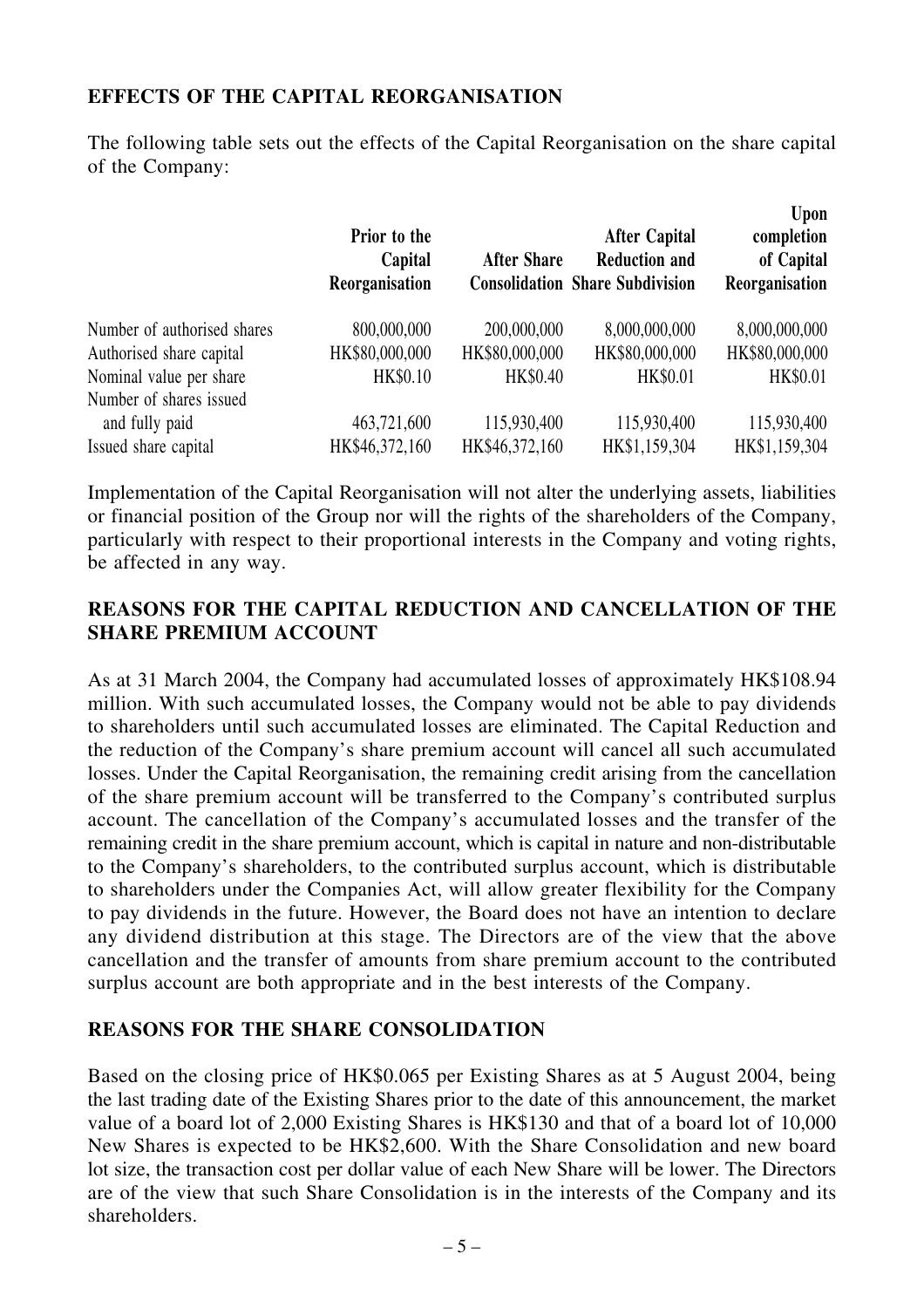#### **EXPECTED TIMETABLE**

The expected timetable for the Capital Reorganisation is as follows:

| Despatch of circular to convene SGM Tuesday, 24 August            |
|-------------------------------------------------------------------|
| Latest time for lodging proxy forms                               |
|                                                                   |
|                                                                   |
|                                                                   |
|                                                                   |
| First day for the designated broker to stand in the               |
| market to provide matching services Friday, 17 September          |
| Original counter for trading in Existing Shares                   |
| (represented by Existing Share certificates)                      |
|                                                                   |
| Temporary counter for trading in the New Shares                   |
| (represented by Existing Share certificates)                      |
|                                                                   |
| First day of free exchange of existing share                      |
| certificates for the Existing Shares for                          |
|                                                                   |
| Original counter for trading in the New Shares                    |
| (represented by New Shares certificates)                          |
|                                                                   |
| Parallel trading in New Shares                                    |
| (represented by both Existing Share and                           |
|                                                                   |
| Temporary counter for trading in New Shares                       |
| (represented by Existing Share certificates)                      |
|                                                                   |
| Parallel trading in New Shares                                    |
| (represented by both Existing Share and                           |
|                                                                   |
| Last day for the designated broker to stand                       |
| in the market to provide matching services  Wednesday, 27 October |
| Last day for free exchange of Existing Share certificates         |
| for New Share certificates  Monday, 1 November                    |

*2004*

Should there be any change in the timetable above and the procedure for free exchange of share certificates, a separate announcement will be made. Any revised timetable and procedures will also be set out in the circular to be sent to shareholders of the Company for the purpose of convening the SGM.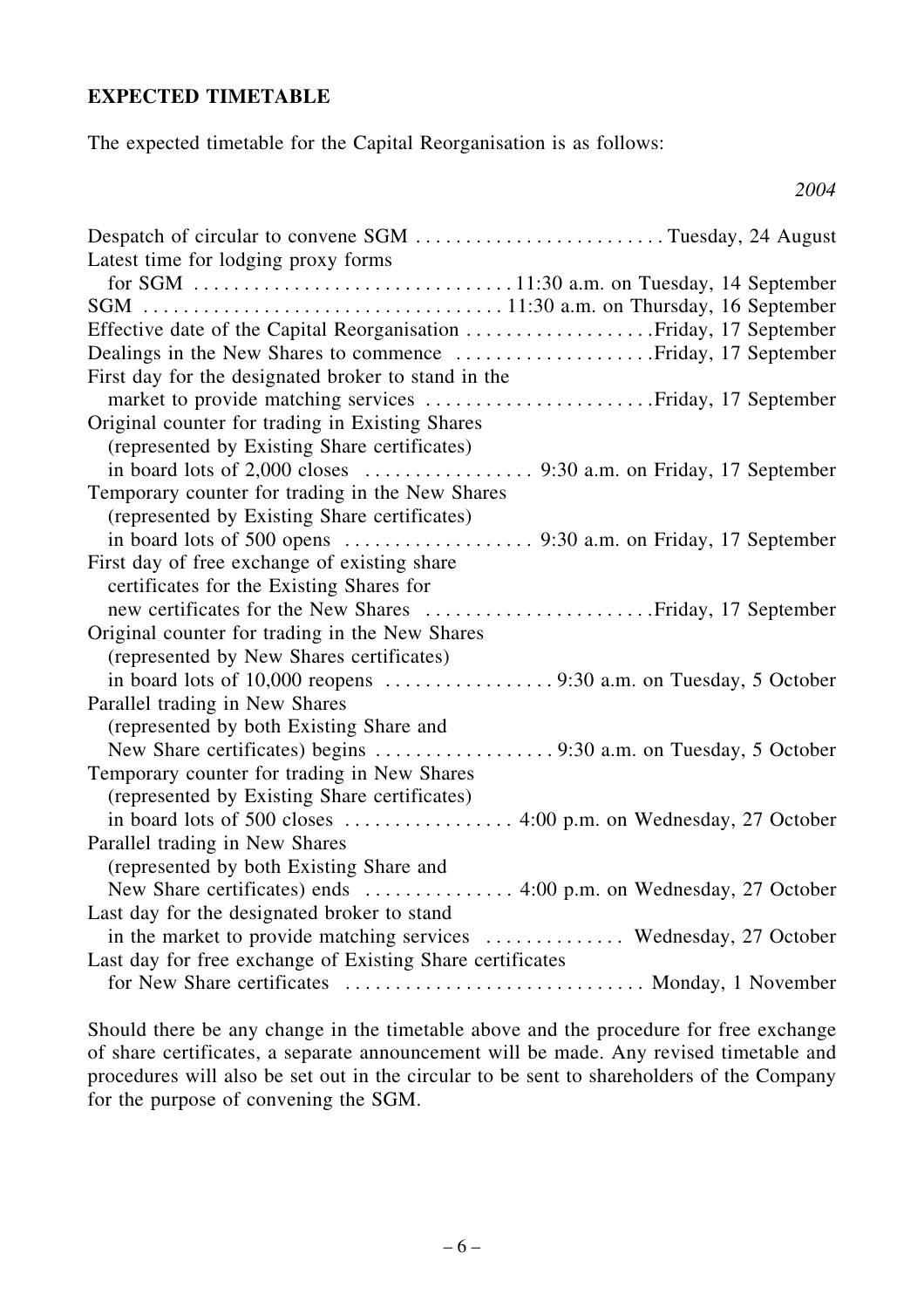#### **FREE EXCHANGE OF NEW SHARE CERTIFICATES AND TRADING ARRANGEMENTS**

Subject to the Capital Reorganisation becoming effective, shareholders of the Company may, during a specified period, submit certificates for the Existing Shares to the Company's registrar in Hong Kong, Computershare Hong Kong Investor Services Limited, at Room 1901-5, 19th Floor, Hopewell Centre, 183 Queen's Road East, Wanchai, Hong Kong, for exchange, at the expense of the Company, for certificates for the New Shares. Thereafter, certificates for Existing Shares will be accepted for exchange only on payment of a fee of HK\$2.50 (or such higher amount as may from time to time be allowed by the Stock Exchange) for each new certificate issued for New Shares. Nevertheless, certificates for Existing Shares will continue to be good evidence of legal title and may be exchanged for certificates for New Shares at any time at the expense of shareholders.

In order to alleviate the difficulties arising from the existence of odd lots of the New Shares, the Company will procure a broker to arrange the matching of the sales and purchases of odd lots of the New Shares. Details of such odd lots arrangement will be provided in the circular to be despatched to shareholders.

#### **ONGOING CONNECTED TRANSACTION**

On 10 August 2004, Ever Billion entered into the Agreement with Chinney Construction to act as a subcontractor to Chinney Construction in respect of the maintenance Contract awarded by the Architectural Services Department of the Government to Chinney Construction on 31 March 2004. The Contract, which is for a term of 3 years from 1 April 2004, involves the alterations, additions, maintenance and repair of all buildings and lands and other properties within the area of Wanchai (South) and Wanchai (North) for which the Architectural Services Department (Property Services Branch) of the Government is responsible.

Based on information provided by the Government, the annual contract amount payable by the Government under the Contract is estimated to be approximately HK\$100 million. However, based on past experience of the Directors, the above estimated amount is subject to an upward or downward adjustment of 20%, with the actual amount based on specific work order requirements in a particular year. The terms of the Contract provide that the Government shall pay the contractor up to 85% of the value of work order completed with the balance of 15% payable upon certification by the Government. Depending on the type of building maintenance work involved, such maintenance work normally last up to six months. And certification and payment of the balance amount by the Government in respect of work done usually takes another six months. Consequently, payment by the Government under this Contract is expected to extend beyond 31 March 2007, especially for orders issued towards the end of the Contract term, and will continue during the year ending 31 March 2008. As far as the Group is concerned, Ever Billion will only book its revenue arising from the Contract after the relevant work done under the Contract has been certified by the Government and upon payment is made by Chinney Construction under the Agreement.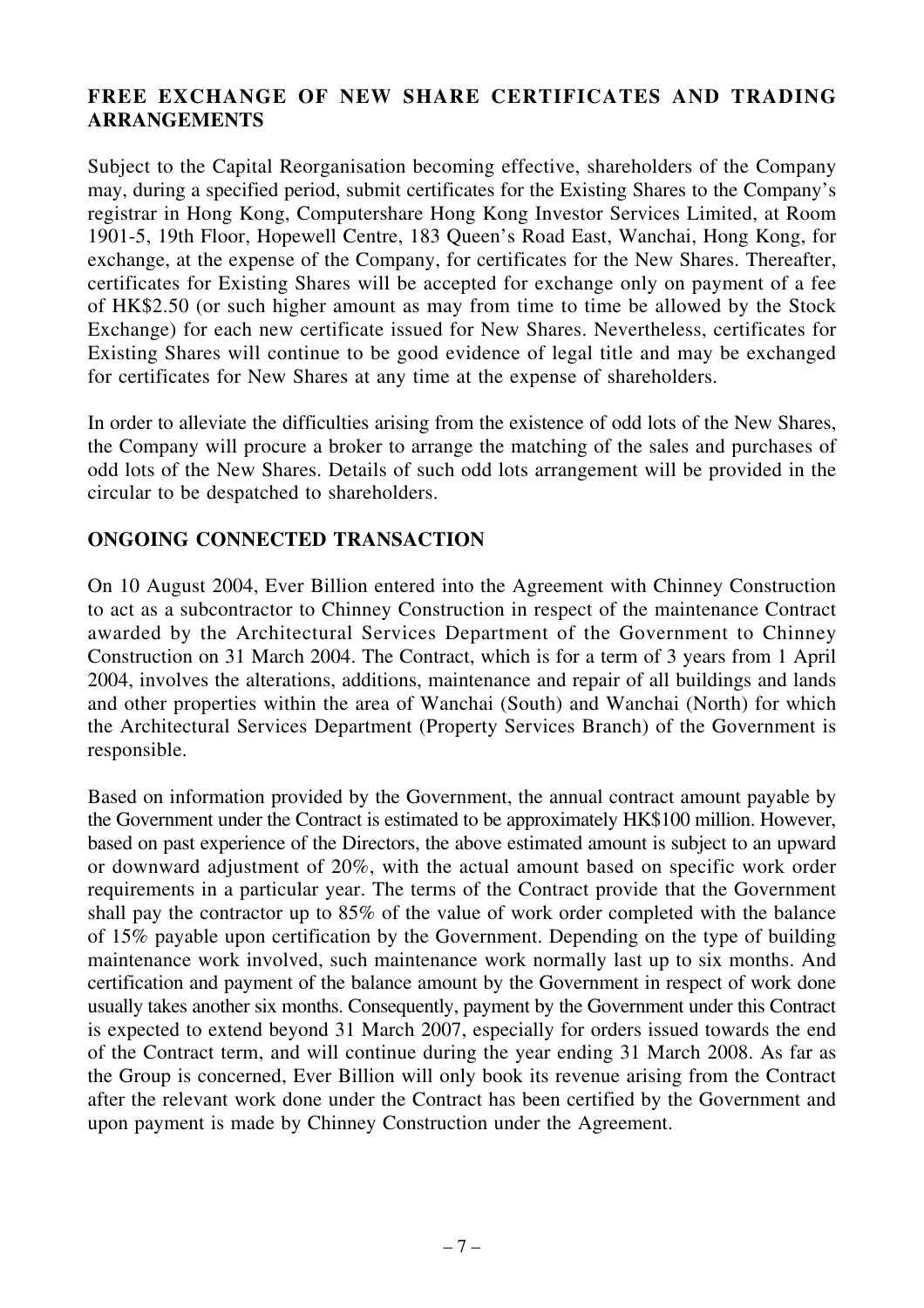Under the Agreement, Ever Billion will act as the subcontractor to Chinney Construction under the Contract and Chinney Construction, as the manager of the Contract, is entitled to deduct a management fee of 2% on amounts receivable from the Government and shall pay the balance to Ever Billion within one month from the receipt of moneys from the Government. The terms of the Agreement between Chinney Construction, a main contractor, and Ever Billion, the sub-contractor, are on normal commercial terms and are in line with market practice.

Chinney Construction is owned as to 86.05% by Chinney Investments, Limited, a company in which Dr. Wong Sai Wing, James, Chairman and executive Director, has control, and as to 13.95% by Mr. Chan Yuen Keung, Zuric, an executive Director. As Chinney Construction is regarded as an associate of Dr. Wong Sai Wing, James and Mr. Chan Yuen Keung, Zuric, both of whom have shareholding interests in and are directors of Chinney Construction, the Agreement constitutes an ongoing connected transaction of the Company under the Listing Rules.

Based on the annual contract amount as indicated by the Government and its payment practice as mentioned above, the Directors expect the annual cap amount under the Agreement, as required under the Listing Rules, for each of the three years to 31 March 2007 will amount to approximately HK\$120 million annually and that for the year ending 31 March 2008 will amount to not more than HK\$78 million. The basis of calculation of the cap amount for the year ending 31 March 2008 derives from the cap amount for the year ending 31 March 2007. However, the cap amount for the year ending 31 March 2008 is different from that of the previous year due to the fact that work is expected to continue to be carried out during the first half of the year ending 31 March 2008 for orders placed in the second half of the year ending 31 March 2007 and that payments will continue to be received throughout the year ending 31 March 2008. Consequently, for the year ending 31 March 2008, the cap amount is calculated based on (i) half of the expected maximum contract amount of HK\$120 million for the year ending 31 March 2007 in respect of work orders placed towards the end of the Contract period; (ii) 15% of balance payment in respect of the amount of work orders totaling HK\$60 million expected to be placed by the Government in the first half of 31 March 2007 and completed in the second half of 31 March 2007 with payment made in the first half of 31 March 2008; and (iii) 15% of balance payment in respect of the amount of work orders totaling HK\$60 million expected to be placed by the Government in the second half of 31 March 2007 and completed in the first half of 31 March 2008 with payment made in the second half of 31 March 2008.

The Board is of the view that the above payment schedule under the Agreement is in accordance with the terms of the Contract between the Government and Chinney Construction, and that they are on normal commercial terms and in line with industry practice. Watterson Asia Limited, as financial adviser to the Company, is also of the opinion that the terms of the Agreement, particularly with regard to payment to subcontractors, are in line with industry practice and on normal commercial terms.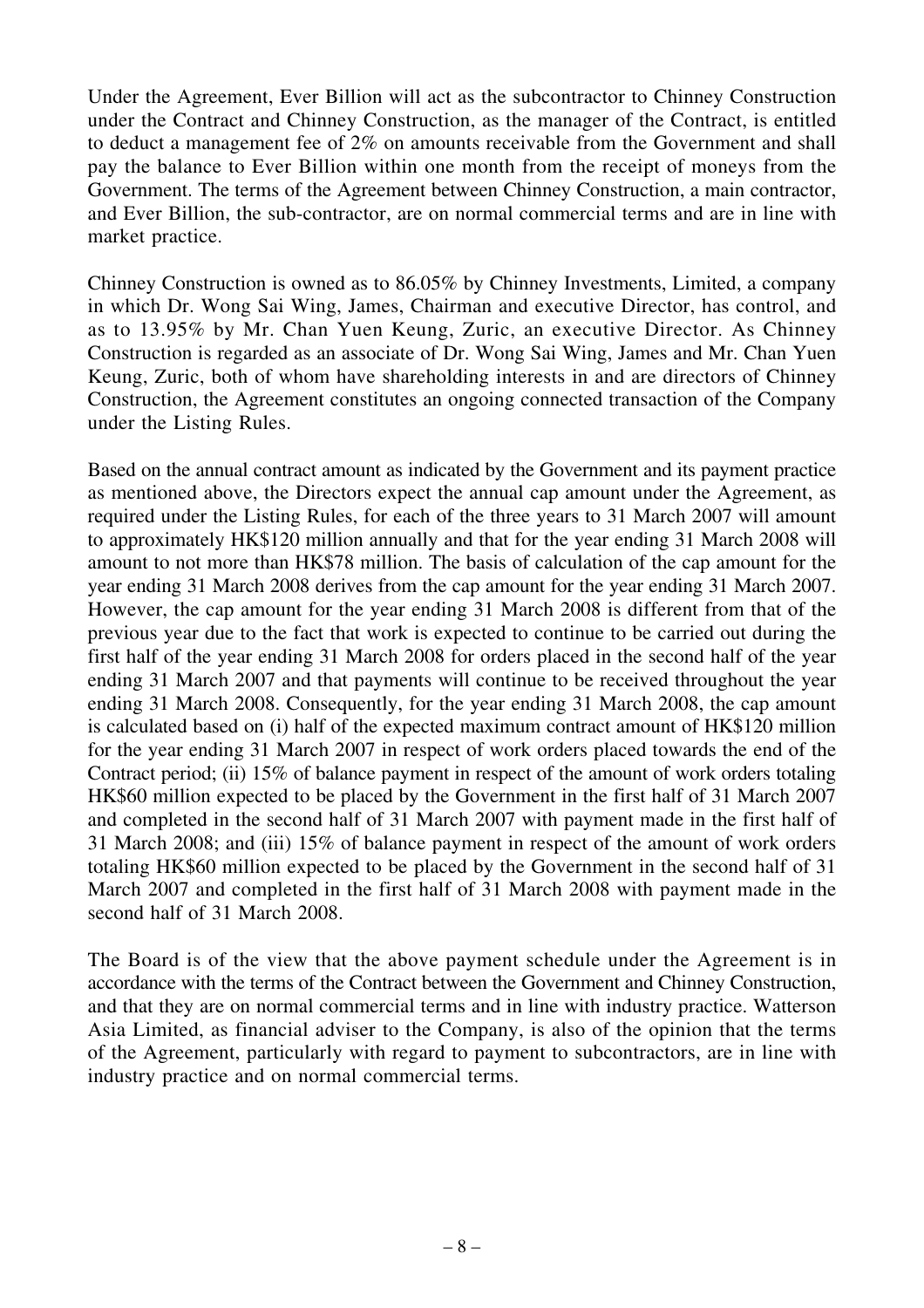#### **REASONS FOR THE ONGOING CONNECTED TRANSACTION**

The Group is principally engaged in the provision of multi-disciplinary building services, comprising electrical system engineering, water pumping and fire services, air-conditioning, plumbing and drainage, environmental engineering and project management. Chinney Construction is principally engaged in building construction business in both the public and private sectors in Hong Kong.

Ever Billion was awarded this contract through a tender put up by Chinney Construction and the Agreement was entered into on normal commercial terms. The Agreement enables the Group, as a business strategy, to diversify its building related contracting services, which include the provision of electrical system engineering, water pumping, fire services and air conditioning services into building maintenance services. Consequently, the Directors are of the view that the Agreement is in the interest of the Group and that the terms of the Agreement are fair and reasonable so far as the shareholders of the Company are concerned.

#### **REQUIREMENTS OF THE LISTING RULES**

The Agreement constitutes an ongoing connected transaction of the Group under Rule 14A.35 of the Listing Rules and will be subject to the approval of independent shareholders at a general meeting. An independent board committee will be appointed to consider the terms of Agreement and the annual cap to be imposed pursuant to the requirements of the Listing Rules. An independent financial adviser will be appointed to advise the independent board committee of the Company on the fairness and reasonableness of the terms of the Agreement and the relevant annual cap.

#### **GENERAL**

A circular to shareholders, together with the letter of advice from the independent financial adviser with respect to the Agreement, will be despatched to shareholders in due course for the purpose of convening the SGM to consider the Capital Reorganisation and the Agreement.

Mr. Chan Yuen Keung, Zuric, as executive directors of both the Company and Chinney Construction as well as a shareholder of Chinney Construction with 13.95% interests and a shareholder of the Company with 10 million shares, representing approximately 2.16% in the issued share capital of the Company, will abstain from voting on the resolution relating to the Agreement to be proposed at the SGM.

#### **SUSPENSION AND RESUMPTION OF TRADING IN THE EXISTING SHARES**

Trading in the Existing Shares on the Stock Exchange was suspended at the request of the Company with effect from 9:30 a.m. on 6 August 2004 pending the release of this announcement. Application has been made by the Company for the resumption of trading in the Existing Shares with effect from 9:30 a.m. on 11 August 2004.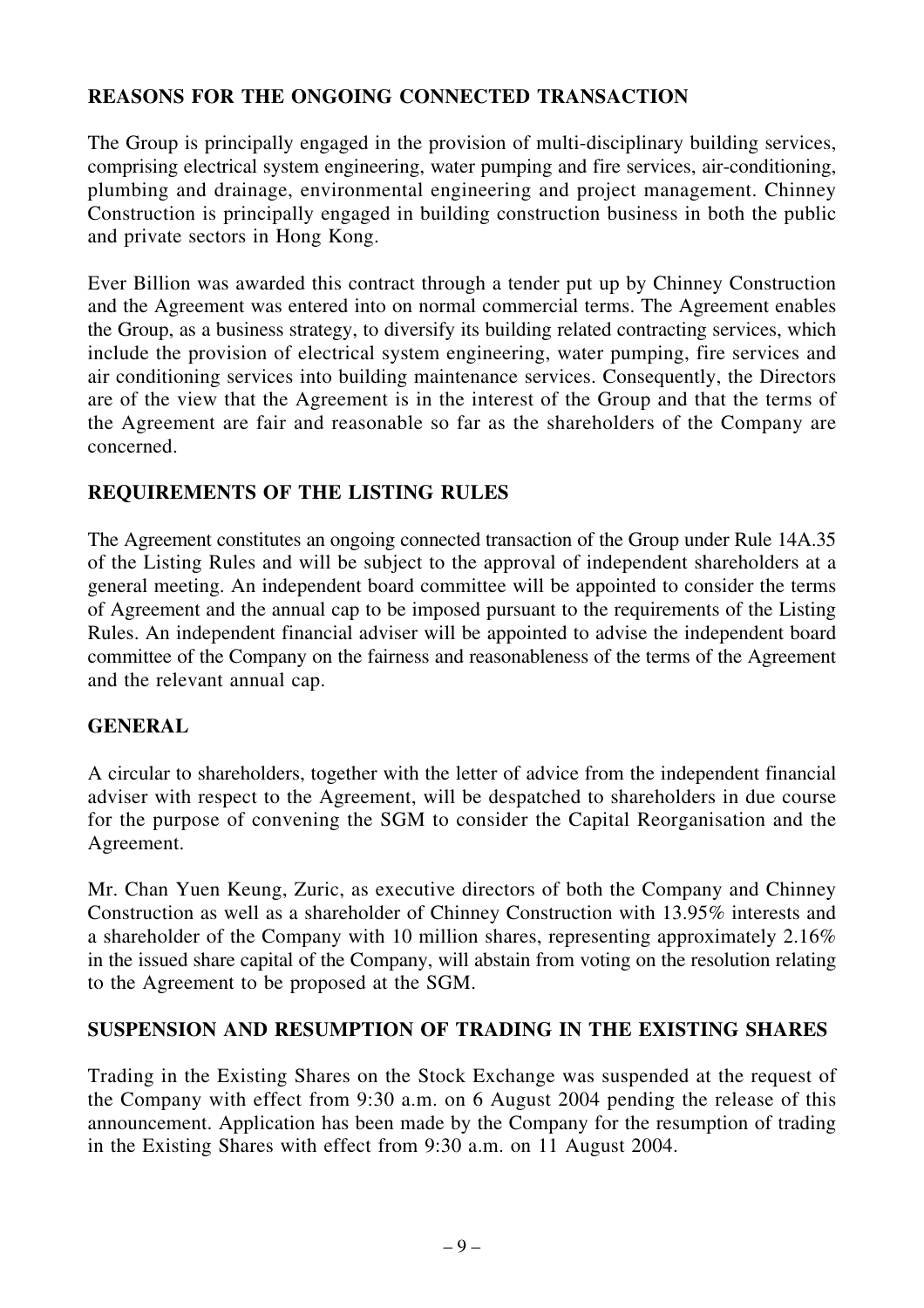### **DEFINITIONS**

In this announcement, the following expressions have the following meanings:

| "Agreement"              | the agreement dated 10 August 2004 between Ever Billion<br>and Chinney Construction regarding the subcontracting of<br>the maintenance contract awarded by the Architectural<br>Services Department of the Government to Chinney<br>Construction pursuant to the Contract dated 31 March 2004                             |
|--------------------------|---------------------------------------------------------------------------------------------------------------------------------------------------------------------------------------------------------------------------------------------------------------------------------------------------------------------------|
| "Board"                  | the board of Directors                                                                                                                                                                                                                                                                                                    |
| "Capital Reduction"      | the proposed reduction of the nominal value of the issued<br>share capital of the Company from HK\$0.40 per<br>Consolidated Share to HK\$0.01 per New Share                                                                                                                                                               |
| "Capital Reorganisation" | the proposed Share Consolidation, Capital Reduction, Share<br>Subdivision, the cancellation of share premium account of<br>the Company, the elimination of the Group's accumulated<br>losses and the transfer of the balance of the amount<br>attributable to the share premium account to contributed<br>surplus account |
| "Chinney Construction"   | Chinney Construction Company, Limited, an associate of<br>connected persons of the Company as defined under the<br><b>Listing Rules</b>                                                                                                                                                                                   |
| "Company"                | Shun Cheong Holdings Limited, an exempted company<br>incorporated in Bermuda with limited liability and the shares<br>of which are listed on the main board of the Stock Exchange                                                                                                                                         |
| "Companies Act"          | The Companies Act 1981 of Bermuda (as amended)                                                                                                                                                                                                                                                                            |
| "Consolidated Share(s)"  | share(s) of nominal value $HK$0.40$ each in the share capital<br>of the Company immediately after the Share Consolidation<br>but before the Capital Reduction                                                                                                                                                             |
| "Contract"               | the 3-year buildings and land maintenance contract dated<br>31 March 2004 awarded by the Architectural Services<br>Department of the Government to Chinney Construction                                                                                                                                                   |
| "Directors"              | directors of the Company                                                                                                                                                                                                                                                                                                  |
| "Ever Billion"           | Ever Billion Engineering Limited, a wholly-owned<br>subsidiary of the Company                                                                                                                                                                                                                                             |
| "Existing Share(s)"      | share(s) of nominal value HK\$0.10 each in the capital of the<br>Company prior to the Capital Reorganisation becoming<br>effective                                                                                                                                                                                        |
| "Government"             | Government of the Hong Kong Special Administrative<br>Region                                                                                                                                                                                                                                                              |
| "Group"                  | The Company and its subsidiaries                                                                                                                                                                                                                                                                                          |
| "Listing Rules"          | The Rules Governing the Listing of Securities on the Stock<br>Exchange                                                                                                                                                                                                                                                    |
| "New $Share(s)$ "        | share(s) of nominal value $HK$0.01$ each in the capital of<br>the Company upon completion of the Capital Reorganisation                                                                                                                                                                                                   |